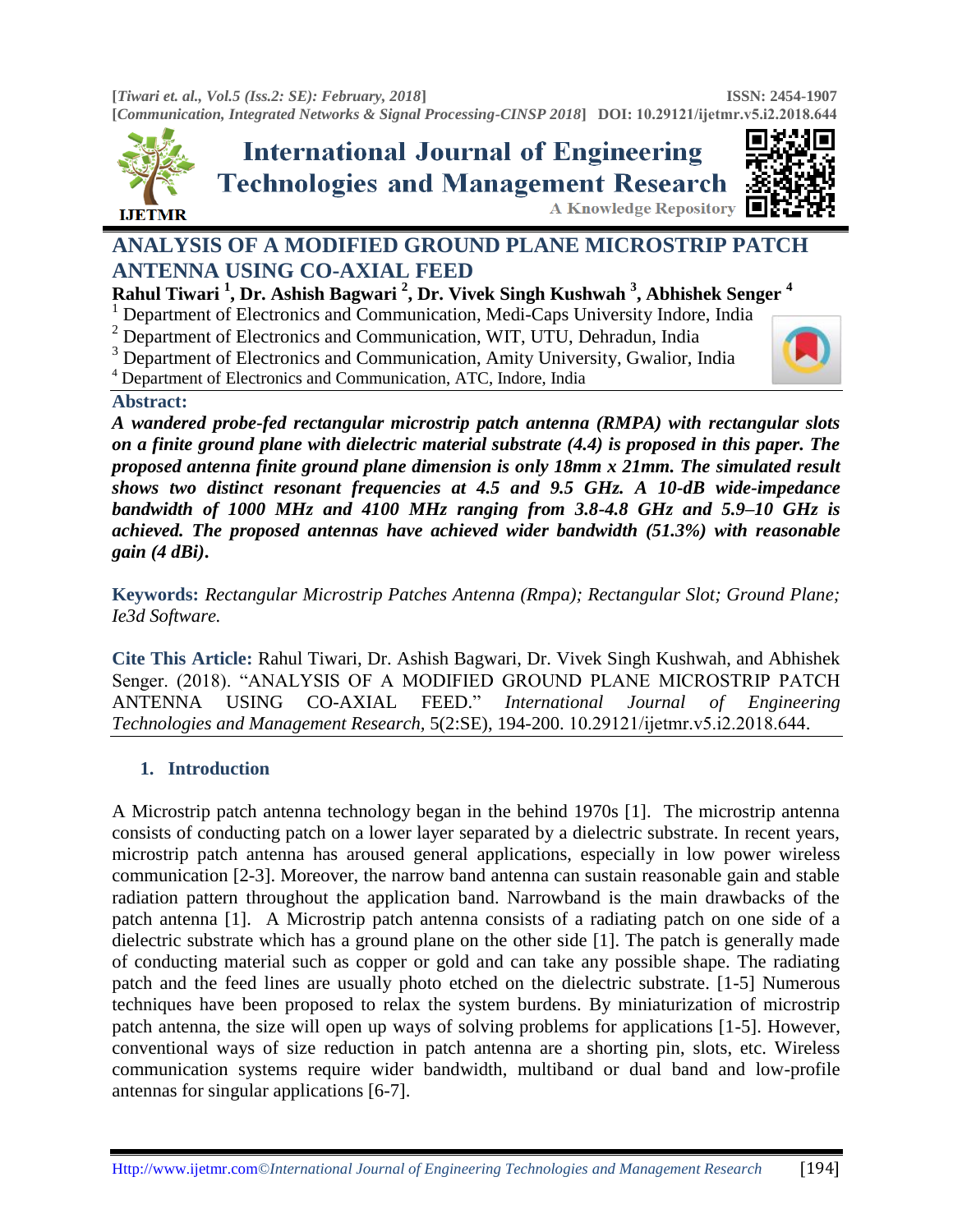**[***Tiwari et. al., Vol.5 (Iss.2: SE): February, 2018***] ISSN: 2454-1907 [***Communication, Integrated Networks & Signal Processing-CINSP 2018***] DOI: 10.5281/zenodo.1202133 2. Design A Proposed Antenna Using Introducing Slot in Ground Plane**

The widely popular, method-of-moments-based electromagnetic (EM) software for highperformance network distributed simulation and optimization (IE3D) tool is used for the design and simulation of the proposed antenna. Like other typical patch antennas, the proposed antenna contains probe feed connector on its side, a meandered structure probe feed the radiating part, a rectangular type radiating surface introduced with slot line of the same width on top and a rectangular ground plane at the bottom [4-5].

|                                      | <b>Magnitude</b>    | Unit |
|--------------------------------------|---------------------|------|
| Dielectric Constant $(\epsilon_{r})$ | 4.4                 |      |
| Loss Tangent (tan $\partial$ )       | 0.002               |      |
| Thickness (h)                        | 1.6                 | mm   |
| <b>Operating Frequency</b>           | 8                   | GHz  |
| Length $(Lp)$                        | 8.3                 | mm   |
| Width (Wp)                           | 11.4                | mm   |
| Ground Length $(L_g)$                | 18                  | mm   |
| Ground Width $(W_g)$                 | 21                  | mm   |
| Feed                                 | <b>Coaxial Feed</b> |      |

Table 1: Specifications of the Microstrip Patch Antenna [7]

After designing the conventional microstrip patch antenna, Introducing slots (parametric study) in the ground plane of the antenna is used for design a compact rectangular microstrip patch antenna for the C-band and X-band, which may be useful for the current miniaturized wireless communication system. This modified proposed antenna to have characteristics of wideband operation, enhance bandwidth, along with reducing the size and meandered gain. These modifications include the introducing of slots in the ground plane. These slots, when accordingly designed to the dimensions of the slot by hit and trial rule and increase the current path within the patch area. These help in lowering the resonant frequency of the microstrip patch antenna and, therefore, lead to size-reduction as well as enhance the bandwidth [7-8].

## **3. Simulate A Proposed Antenna Using Electromagnetic Simulation Software IE3D**

A parametric study was carried out by changing the length and position of the slot in ground plane or the patch. The design and analysis of a novel structure using a novel technique for upper ultra wideband (5.6- 10.6 GHz) frequency range. This proposed wideband rectangular microstrip patch antenna is designed by using an introducing slot in ground plane and simulated by electromagnetic simulation software IE3D, which is based on the method of moment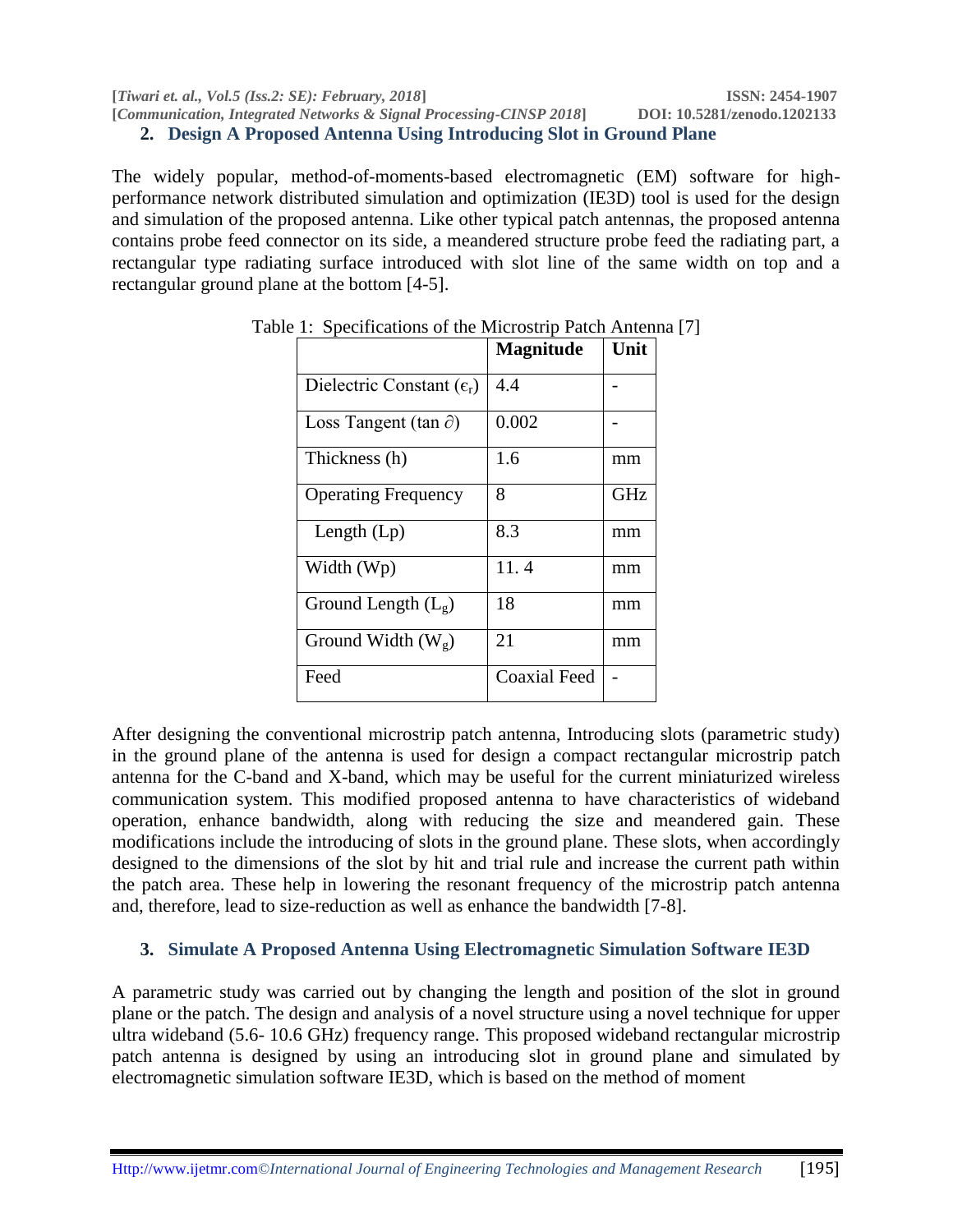

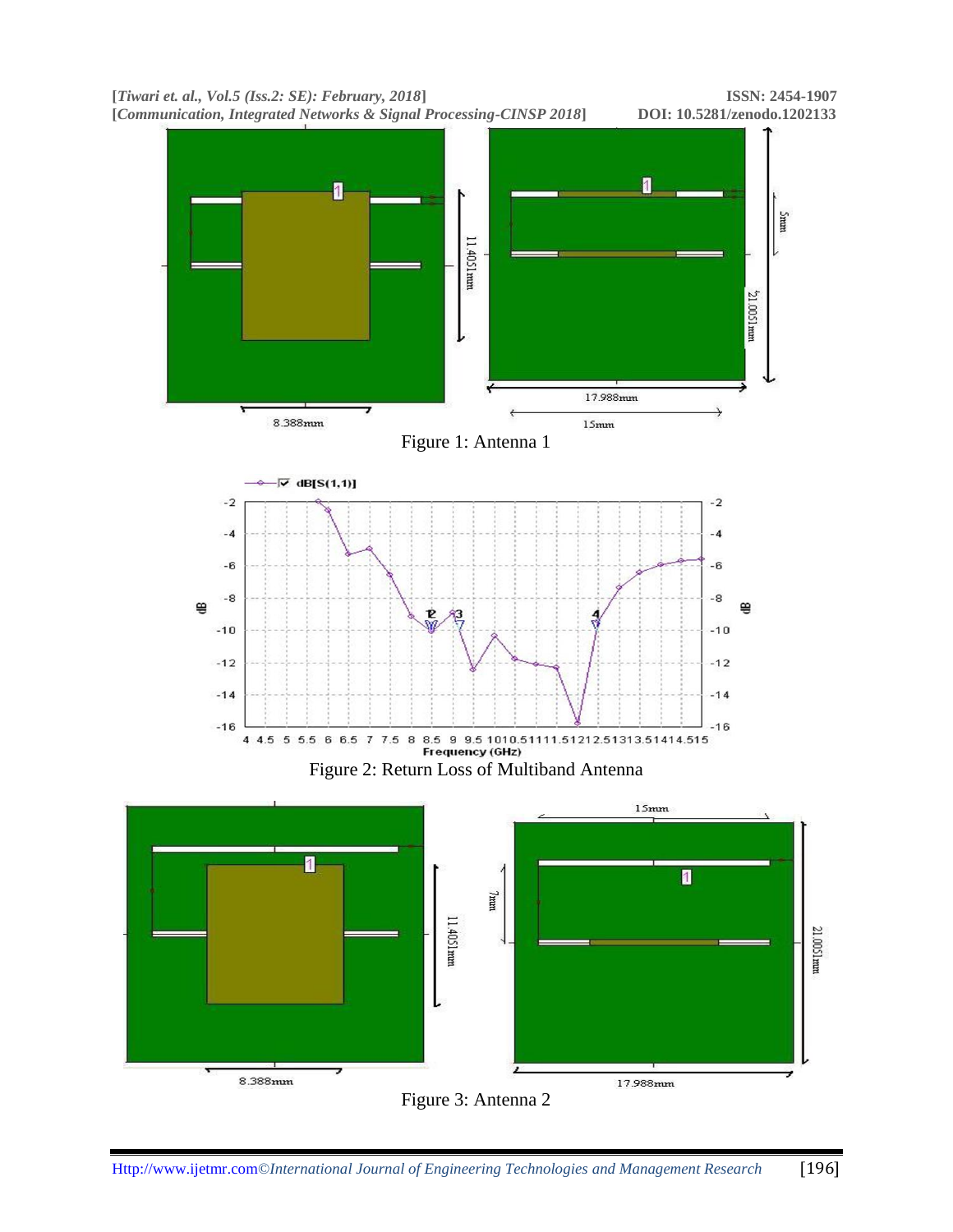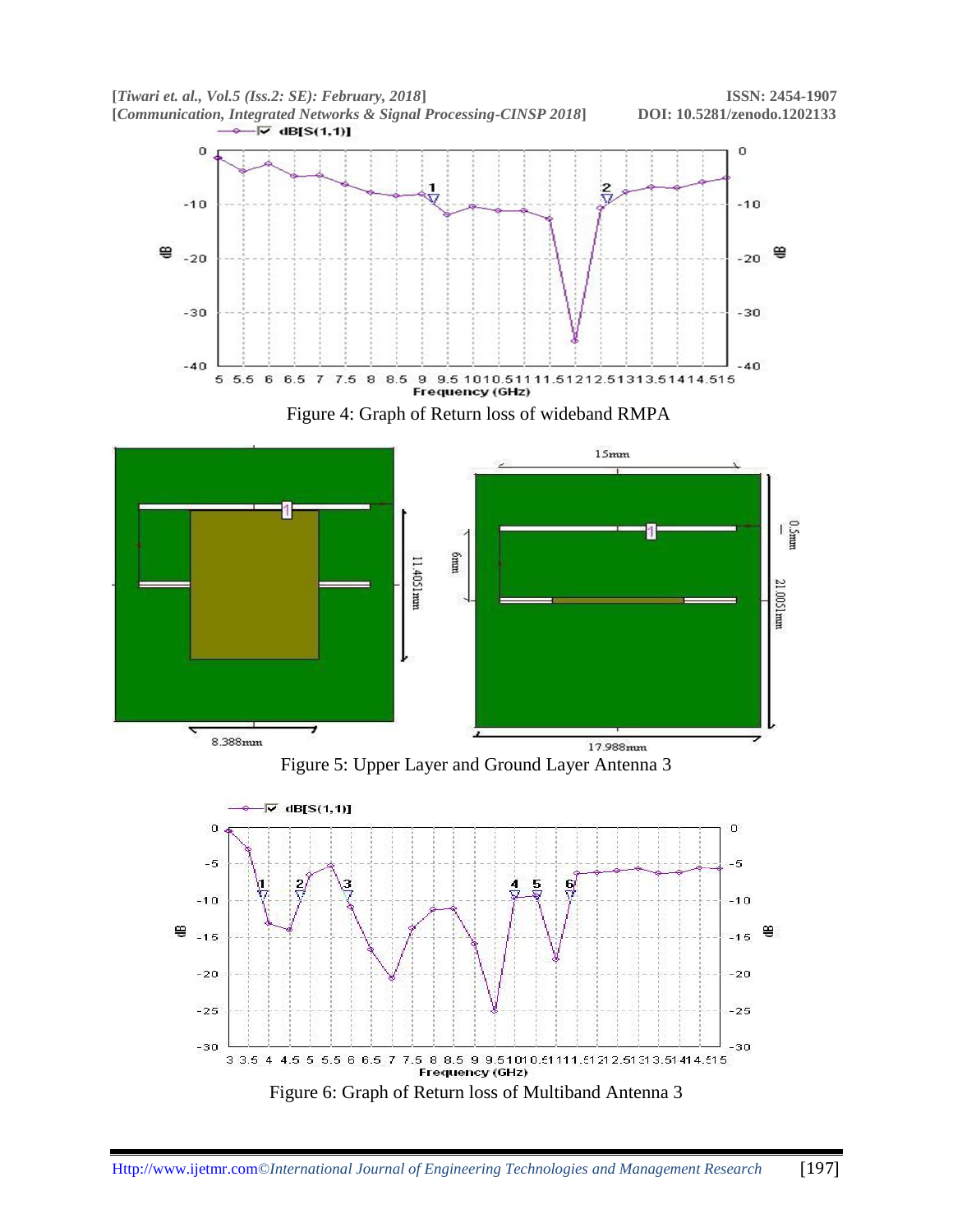**[***Tiwari et. al., Vol.5 (Iss.2: SE): February, 2018***] ISSN: 2454-1907 [Communication, Integrated Networks & Signal Processing-CINSP 2018]** Table 2: Simulated Results of the Antenna by parametric studying of The Dimension of Ground-Plane Slots

| Parametric                                              | Lower                | <b>BW</b>    | <b>Return</b> | <b>VSWR</b> | <b>Upper</b>         | <b>BW</b> | <b>Return</b> | <b>VSWR</b> |
|---------------------------------------------------------|----------------------|--------------|---------------|-------------|----------------------|-----------|---------------|-------------|
| studying of                                             | <b>Frequency</b>     | (%)          | Loss          |             | <b>Frequency</b>     | (%)       | Loss          |             |
| antenna(mm)                                             | <b>Band</b><br>(GHz) |              | (dB)          |             | <b>Band</b><br>(GHz) |           | (dB)          |             |
| $L1 = 15$ ,<br>$W1=0.5$ ,                               | 8.45-8.53<br>GHz     | $\mathbf{1}$ | $-10.1$       | 1.9         | 12.5-9.2             | 33.6      | $-15.8$       | 1.38        |
| $L2=15$ ,<br>$W2=0.5, d=5$                              |                      |              |               |             |                      |           |               |             |
| $L1 = 15$ ,<br>$W1=0.5$ ,                               | $3.8 - 4.8$          | 22.4         | 14.0          | 1.5         | $10.0 - 5.9$         | 51.3      | $-25.1$       | 1.20        |
| $L2=15$ ,<br>$W2=0.5, d=6$<br>(Proposed<br>Antenna)     |                      |              |               |             |                      |           |               |             |
| $L1 = 15$ ,<br>$W1=0.5$ ,<br>$L2=15$ ,<br>$W2=0.5, d=7$ | <b>NA</b>            | <b>NA</b>    | NA            | NA          | 12.6-9.2             | 31.2      | $-35.4$       | 1.03        |

Comparisons between Simulation Results of Antenna1, 2 and 3



#### **4. Discussion of Results**

The simulated outcomes demonstration that the proposed RMPA have achieved broader bandwidth with acceptable gain by presenting probe fed in associate of finite a ground plane. It is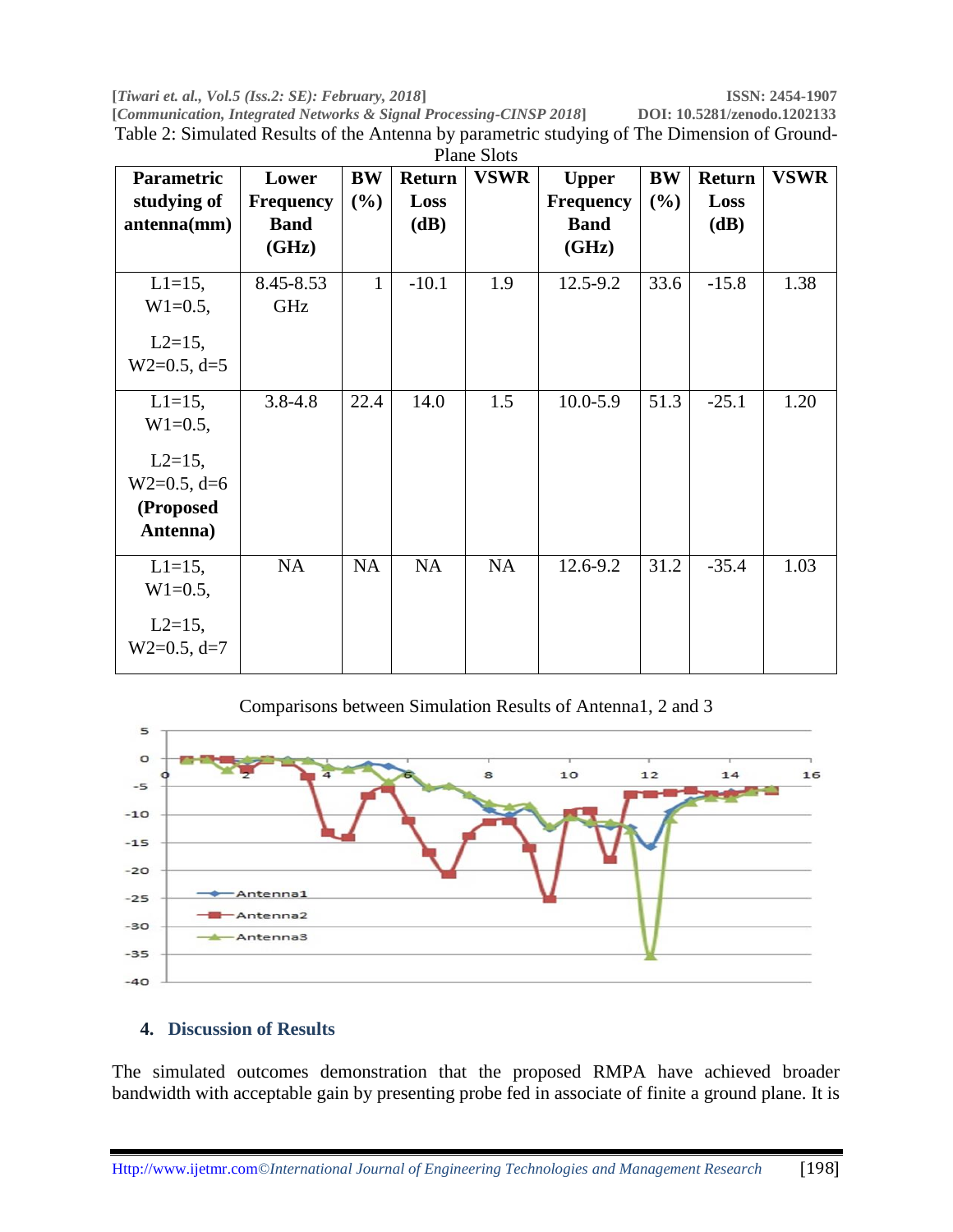**[***Tiwari et. al., Vol.5 (Iss.2: SE): February, 2018***] ISSN: 2454-1907 [Communication, Integrated Networks & Signal Processing-CINSP 2018]** experimental that, the −10 dB impedance bandwidth of the projected RMPA 1, 2 and 3. This alignment and parametric revision have been approved out by the support of the commercially existing IE3D simulator, and a respectable agreement is observed in the simulated results.

| S.<br>No.               | <b>Reference</b>    | <b>Antenna Size</b><br>$\text{m}^2$ | <b>Frequency Band</b><br>(GHz) | <b>BW</b><br>(%) | Gain<br>(dBi)  | <b>Applications</b>   |
|-------------------------|---------------------|-------------------------------------|--------------------------------|------------------|----------------|-----------------------|
| 1                       | $[8]$ 2013          | 32 x 32                             | $(9.4 - 10.6)$                 | 12.2             | 8.7            | X-band                |
| $\overline{2}$          | $[9]$ 2014          | 30 x 30                             | $(4.0 - 7.3)$                  | 60.3             | 3              | C-band                |
| 3                       | [10] 2014           | 21 x 30                             | $(6.8-7.3)$                    | 7.0              | 5.5            | $C$ and $X$ -<br>band |
| $\overline{\mathbf{4}}$ | [11] 2014           | 17.2 x 20                           | $(8.7-9.1)$                    | 5.0              | 4.4            | X-band                |
| 5                       | [12] 2015           | 32 x 32                             | $(6.9-9.5)$                    | 37.8             | 8.3            | $C$ and $X-$<br>band  |
| 6                       | Proposed<br>Antenna | 18 x 21                             | $(5.9-10.0)$                   | 51.3             | $\overline{4}$ | $C$ and $X$ -<br>band |

Table 3: Comparisons between Simulation Results of Antenna1, 2 and 3

#### **5. Conclusion**

The proposed compact RMPA with modified ground plane is presented in this paper. The simulated results show that the proposed antennas have achieved wider bandwidth (51.3%) with reasonable gain (4 dBi). The Miniaturized antenna is designed for the ranging from 3.8-4.8 GHz and 5.9–10.0 GHz which include C-band and partial X-band. The accurate simulation results are obtained. In future, the antenna needs to be fabricated and tested.

## **References**

- [1] A. Balanis, "Antenna Theory, Analysis and Design," John Wiley & Sons, New York, 1997.
- [2] B. Ahamadi, R. F. Dana, "A miniaturised monopole antenna for ultra-wideband applications with band notch filter," IET Microwave antennas Propagations, vol.3, 2009, pp.1224-123.
- [3] Chen, W. L., G. M. Wang, and C. X. Zhang, "Bandwidth enhancement of a microstrip line fed printed wide-slot antenna with a fractal shaped slot," IEEE Transactions on Antennas Propagation, Vol. 57, No. 7, 2176-2179,2009.
- [4] A.A. Deshmukh, K.P. Ray, "Compact Broadband Slotted Rectangular Microstrip Antenna," Published in IEEE Antennas and Wireless Propagation Letters, 2009.
- [5] Kim, H., and C.-W. Jung, "Bandwidth enhancement of CPW fed tapered slot antenna with multi transformation characteristics," Electronics Letters, Vol. 46, No. 15, 1050-1051, 2010.
- [6] Trang Dang Nguyen, Dong Hyun Lee, and Hyun Chang Park, "Design and Analysis of Compact Printed Triple Band-Notched UWB Antenna," IEEE Antennas And Wireless Propagation Letters, Vol. 10, 2011.
- [7] Bimal Garg, Rahul Tiwari, Ashish Kumar and Sunil Kumar Thakur, "Design of Broadband Rectangular Microstrip Patch Antenna Inset 'L' Shaped Feed with Rectangular 'L' Slots in Ground